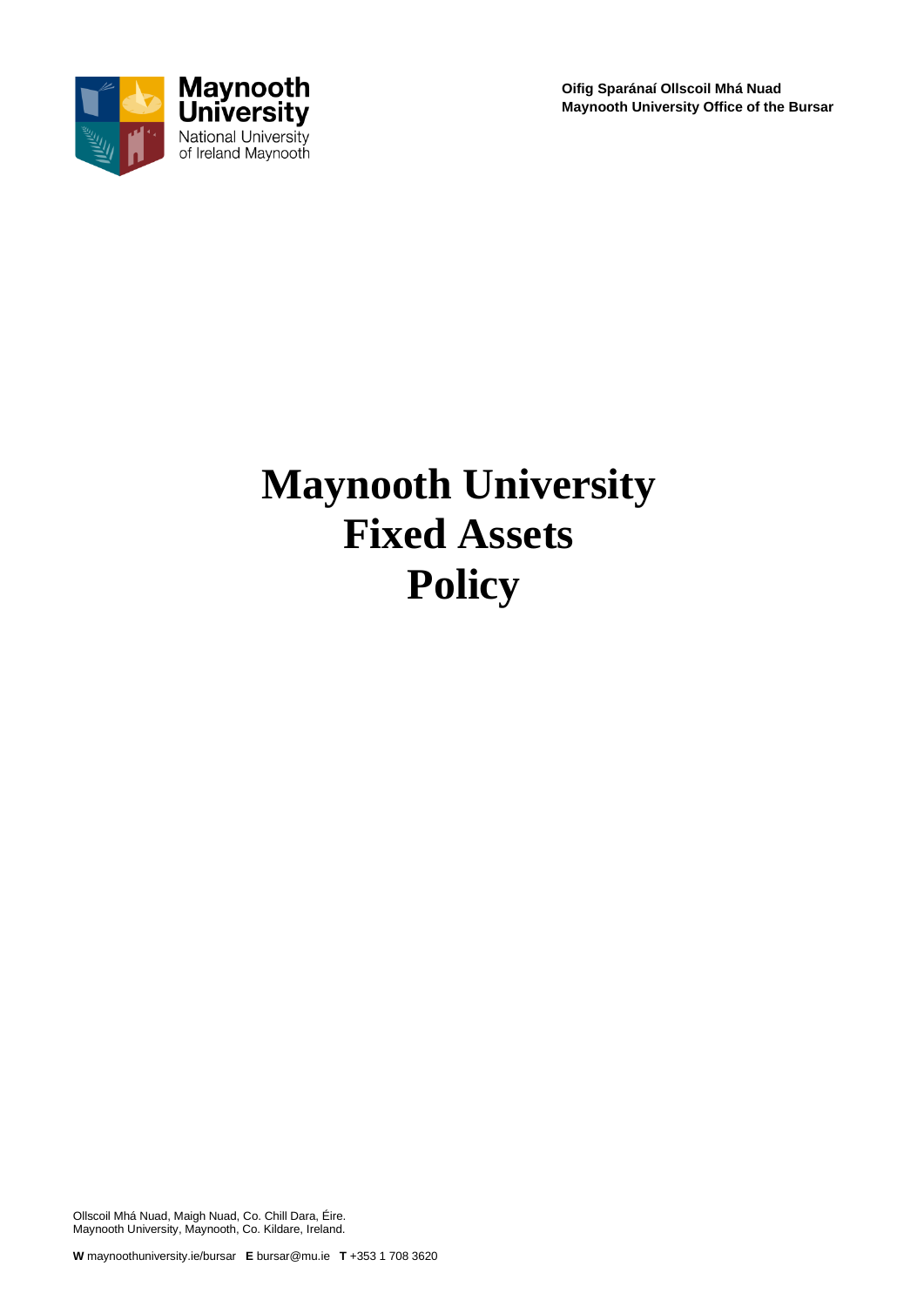#### **Revision Record**

| Author / Policy Owner:                                                            | Finance Office               |
|-----------------------------------------------------------------------------------|------------------------------|
| <b>Creation Date:</b>                                                             | August 2019                  |
| <b>Revision Record Number:</b>                                                    | Revision 1                   |
| Approved by:                                                                      | University Executive         |
| <b>Approval Date:</b>                                                             | 27 <sup>th</sup> August 2019 |
| <b>Review Date:</b>                                                               | August 2020                  |
| This policy shall be subject to review at one-year intervals<br>Review Frequency: |                              |

# **Table of Contents**

Appendix 1: Disposal / Transfer of Asset Form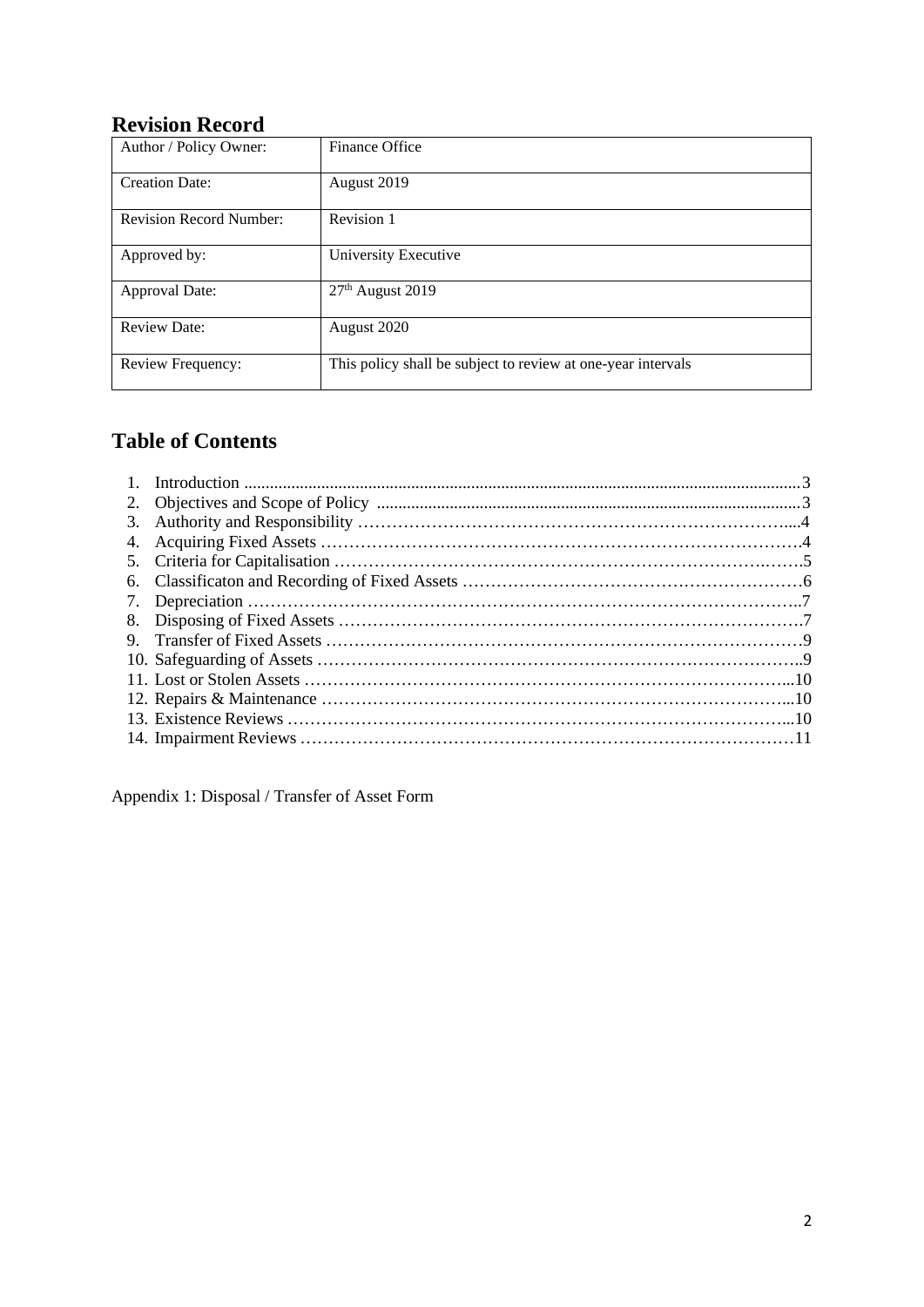# **1. Introduction**

The assets of Maynooth University are primarily used for the purposes of fulfilling teaching, learning and research activities and for related administrative purposes. The university is committed to ensuring that all university assets are managed in accordance with current best practice in order to meet custodial, internal control, audit and insurance obligations. In this regard, the university recognises and adopts the relevant sections of the 2019 'Code of Governance for Irish Universities' as representing current best practice.

The disposal of, and granting access to, university assets, is governed by the Universities Act 1997 and in particular by Sections 13 and 42 of that Act.

All acquisitions of fixed assets require approval as set out in Section 4 below.

In line with university sector norms and Generally Accepted Accounting Principles, all fixed assets greater than  $\epsilon 10,000$  are depreciated on a straight-line basis at appropriate rates and related grants are amortised on a similar basis.

# **2. Objectives and Scope of Policy**

The purpose of this policy is to present a set of rules and procedures to manage the process of acquiring, safeguarding and disposing of university Assets.

The policy has been framed regarding the following principles: -

• The university has a responsibility to ensure; appropriate identification and recording of assets, verification of assets existence and condition, appropriate estimates of useful asset life and management of ultimate disposal of assets.

The policy has also been designed to be in compliance with: -

- Accounting Standard FRS 102, in particular Section 17: Property, Plant & Equipment
- Universities Act 1997, in particular Sections 13 and 42
- Code of Governance for Irish Universities 2019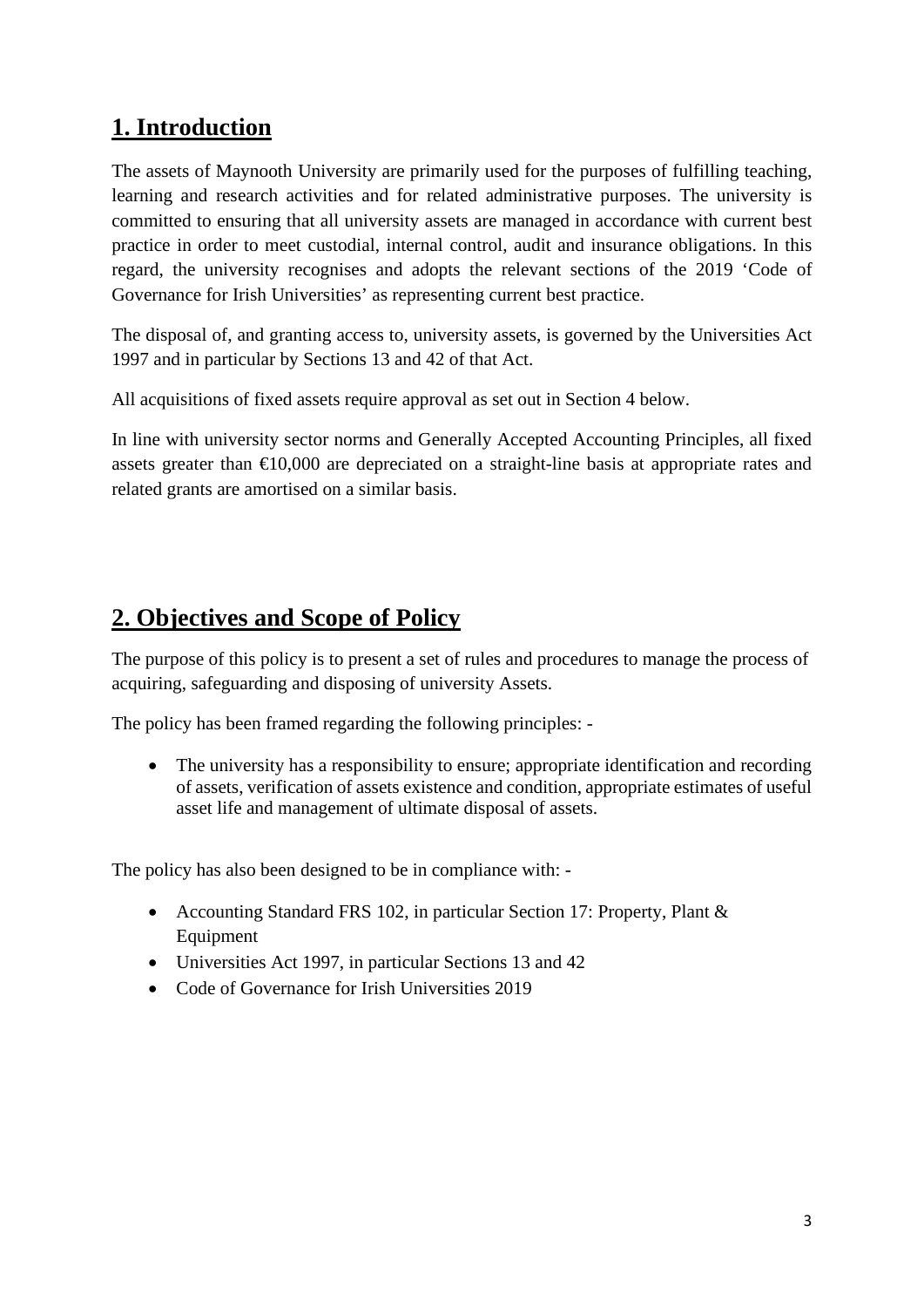# **3. Authority & Responsibility**

- 3.1 The Governing Authority has overall responsibility for the custody, safekeeping, utilisation, access to and disposal of university assets.
- 3.2 In general, these functions are delegated through a decentralised structure with responsibility for assets being vested in Authorising Officers (i.e. Budget Holders and University Executives) who act as "Custodians" on behalf of the university.
- 3.3 The Custodian is responsible for the stewardship, control and proper utilisation of fixed assets in his/ her control and for advising in respect of related condition, remaining useful life and replacement value of the asset.
- 3.4 The Finance Office is responsible for maintaining a central Fixed Asset Register of all university fixed assets with an individual value of (inclusive of VAT) at or above  $\epsilon$ 10,000 at time of acquisition. An asset tag number will be automatically assigned to each asset item that is capitalised and tags will be attached to the asset by the Finance **Office**
- 3.5 The Finance Office is responsible for maintaining a central register of Land and Buildings. Title Deeds and contracts relating to Land and Buildings are maintained by the Bursar in accordance with a decision of Governing Authority in November 2003.
- 3.6 The Custodian is responsible for notifying the Finance Office of all assets registered to or located in their departments which they intend to dispose of or grant access to by completing a Disposal/ Transfer of Asset form available on the Finance Office Webpage and at Appendix A.
- 3.7 The Custodian is responsible for advising the Finance Office of all details of assets donated to the university.

# **4. Acquiring Fixed Assets**

- 4.1 The purchasing and procurement of university fixed assets shall be carried out in strict compliance with the University Manual of Procurement Policies and Procedures.
- 4.2 In advance of any purchases of land or buildings, the Campus Planning and Development Office undertake a detailed capital appraisal process.
- 4.3 The purchase, lease or rent of land or buildings can only be undertaken with final approval from the Governing Authority.
- 4.4 In line with sectoral policy, only university assets with an individual value (inclusive of VAT) at or above  $\in 0,000$  will be capitalised in the Fixed Asset Register.
- 4.5 Donated/ Bequeathed assets, with an individual value at or above  $\text{ } \in \text{ } 0.000$  are recorded at fair value at time of receipt.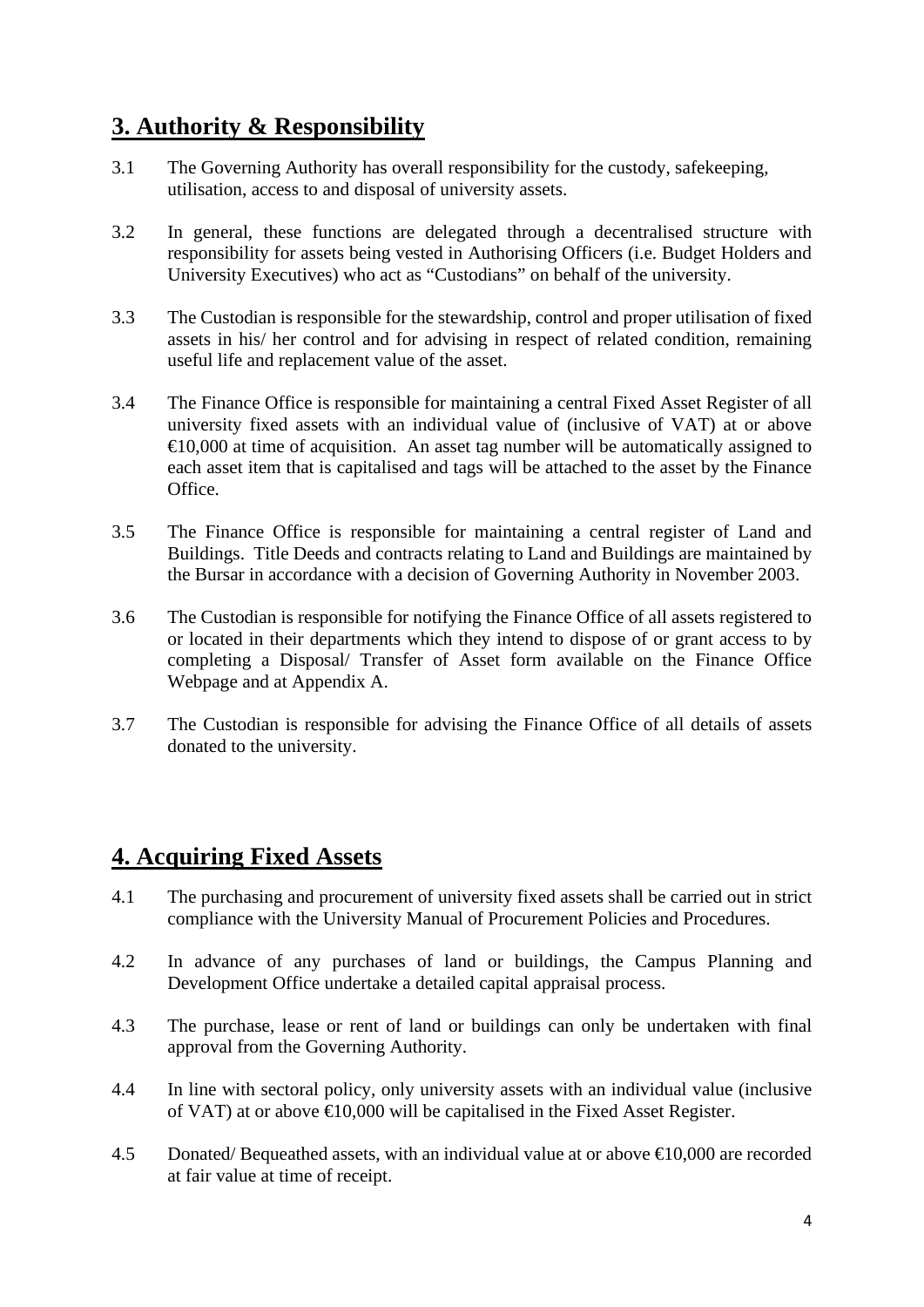- 4.6 Leasing agreements that transfer substantially all the risks and benefits of ownership to the university are treated as if the asset were purchased outright and will be capitalised. Finance or operating lease agreements entered into on behalf of the university can only be authorised and signed off by the Bursar.
- 4.7 Where assets become the property of the university by way of Tax structure or incentive, the university accounts for these transactions based on 'Substance over legal form', in line with Section 2.8 in FRS 102 'Substance over form'.
- 4.8 Non recurrent grants received from the State in respect of the acquisition or construction of a fixed asset are treated as deferred capital grants.

# **5. Criteria for Capitalisation**

- 5.1 Whether acquired or self-constructed, a tangible fixed asset is initially measured at cost. Only costs that are directly attributable to bringing the asset into working condition for its intended use are included. Such costs are capitalised only for the period in which the activities that are necessary to get the asset ready for use are in progress. Such costs associated with the asset include freight, transportation charges, site preparation expenditure, professional fees (e.g. title and surveying) and legal fees directly attributable to the assets acquisition.
- 5.2 *Land:* The cost of land includes; capital acquisition costs, legal and title fees, surveying and recording fees, appraisal and negotiation fees and site preparation costs. This also includes demolition costs where required.
- 5.3 *Buildings:* Building costs include acquisition cost, building project costs and extension costs to existing buildings. Capital expenditure on prefabricated or portable structures is also included within buildings.
- 5.4 *Assets in the course of construction:* All capital expenditure works associated with buildings are allocated to an identifiable project for all stages of planning and work-inprogress. All related expenditure is capitalised, but depreciation does not commence until the building is completed (i.e. date of Architect's final certificate of completion).
- 5.5 Work-in-progress should be reviewed periodically. The Vice President for Estates and Capital Development should inform the Finance Office of any works that have stalled or been terminated so that such projects can be written off as a disposal.
- 5.6 From time to time, the university may receive a donated asset that exceeds the capitalisation threshold limit for an asset. Custodians should advise the Finance Office of the donation as soon as it has been received. The donated asset should be valued at fair value at the time of receipt, either by quote for a similar item or a valuation from a valuer with experience of the item.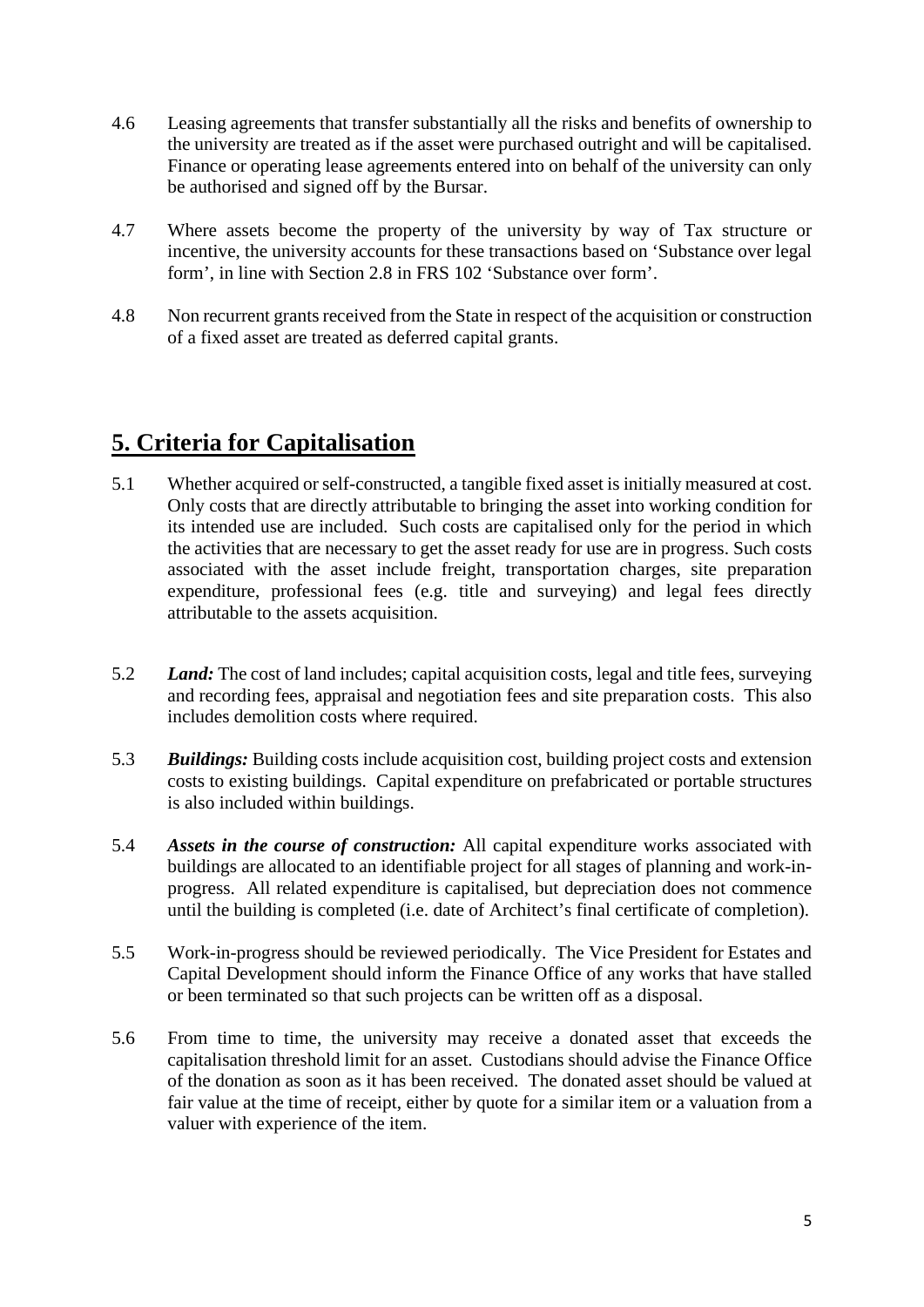# **6. Classification and Recording of Fixed Assets**

- 6.1 Assets will be classified under the following major categories:
	- Land
	- Buildings
	- Infrastructure
	- Computer Equipment
	- Laboratory Equipment
	- Non-Laboratory Equipment
	- Fixtures & Fittings
	- Motor Vehicles
	- Works of Art
	- Leased Assets
- 6.2 Transactions coded to the above categories are reconciled back to invoice by the Finance Office to determine if the asset is correctly capitalised. The Finance Office ensures that all the relevant information has been included in the system and updates the Fixed Asset Register accordingly. The Fixed Asset Register will include information in respect of individual assets in the following format: -
	- Asset Tag Number
	- Acquisition Date
	- Description
	- Location
	- Supplier
	- Acquisition value (inclusive of VAT)
	- Depreciation Rate
	- Net Book Value
	- Nominal Code
	- Custodian

#### 6.3 Tagging and Tracking

All moveable assets meeting the definition of a fixed asset will be tagged and tracked in the fixed asset system, using a unique asset tag identification number which clearly identifies it as university property. Once the asset has been set up on the Fixed Asset Register, a tag will be attached by the Finance Office. If assets are not tagged within a reasonable time after receipt, the Custodian is responsible for notifying the Finance Office.

Asset tag numbers will be identifiable on the Fixed Asset Register. Assets that are unable to be tagged should be separately identified on the register and the tag will be retained on file in the Finance Office.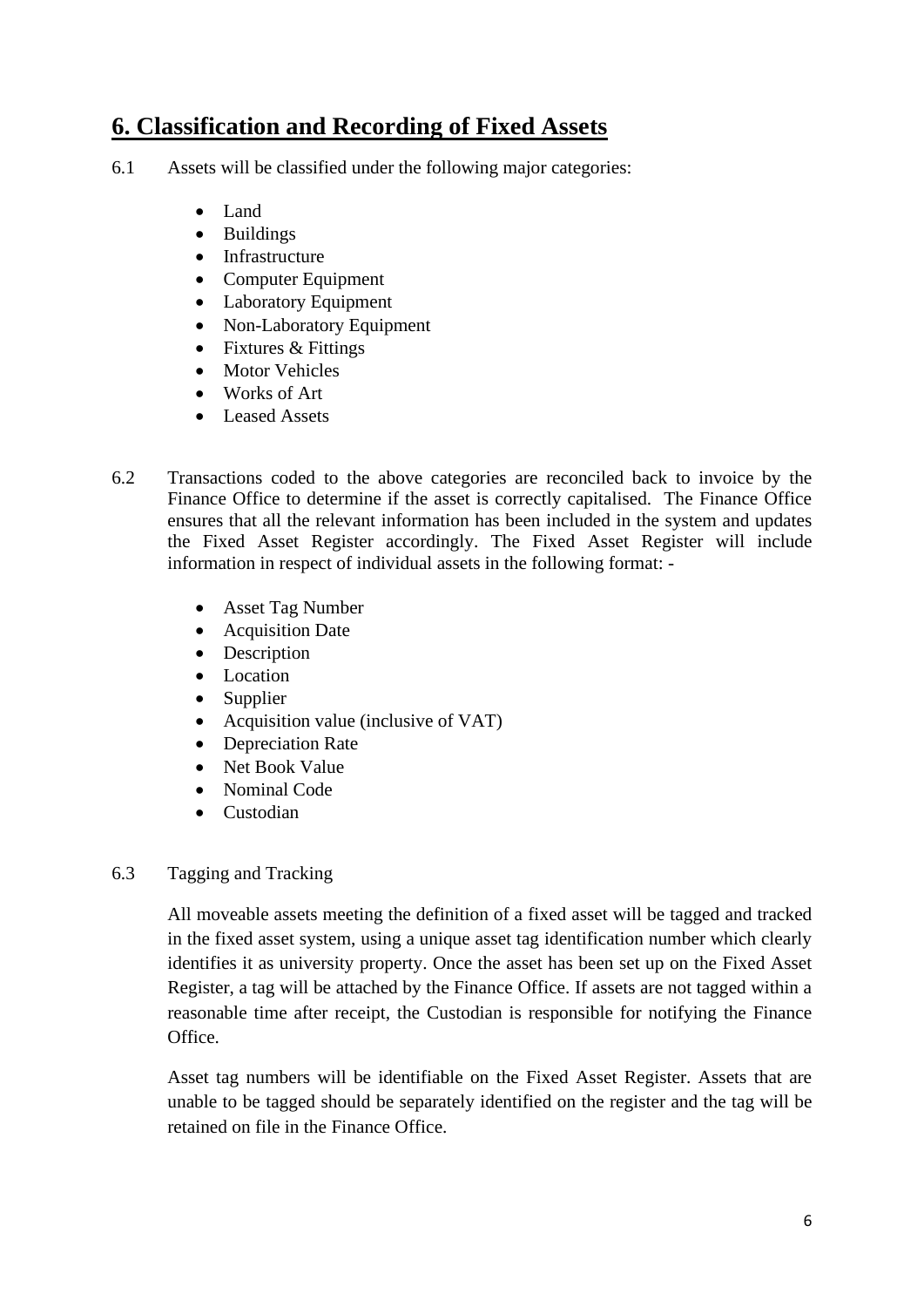# **7. Depreciation**

- 7.1 Depreciation will be calculated to write off the cost/ value of each asset on a straightline basis using the following estimated useful lives:
	-
	- Buildings and Infrastructure 10 to 50 years
	- Modular Buildings 10 years
	- Computer and related equip 3 years
	- Fixtures  $\&$  Fittings  $\qquad 5$  to 10 years
	- Laboratory Equipment 5 years
	- Non-Laboratory Equipment 5 years
	-
	- Motor Vehicles 5 years
	- Works for Art Not Depreciated

• Land **Land is stated at cost and not depreciated** • Leased assets in line with Lease Term

- 7.2 Assets are not depreciated until fully commissioned.
- 7.3 The Fixed Asset Register is updated annually for depreciation. The annual charge is based on number of days in use. In most cases the asset comes into use on the date of purchase. However, in certain cases, there is a period of time between purchase and use of the asset. Under these circumstances, the asset is not depreciated until it is commissioned for use.

# **8. Disposing of Fixed Assets**

- 8.1 Each custodian is responsible for identifying assets for disposal and notifying the Finance Office of the intention to dispose by completing a Disposal/ Transfer of Asset form – at Appendix A. A copy of this completed form should be forwarded to the Finance Office and the original retained by the Custodian for inspection by internal or external auditors.
- 8.2 All disposals should be at market value. The principal methods of disposal are follows:-
	- Outright sale
	- Auction by a contracted auctioneer
	- Scrap to a licensed dealer
	- Recycle to an authorised agency
	- Trade in to supplier against replacement item
	- Donation to registered charities or community organisations
- 8.3 The Custodian must ensure that sale is at market value by a competitive process through advertisement, public auction or seeking written quotes from prospective buyer in accordance with the following thresholds: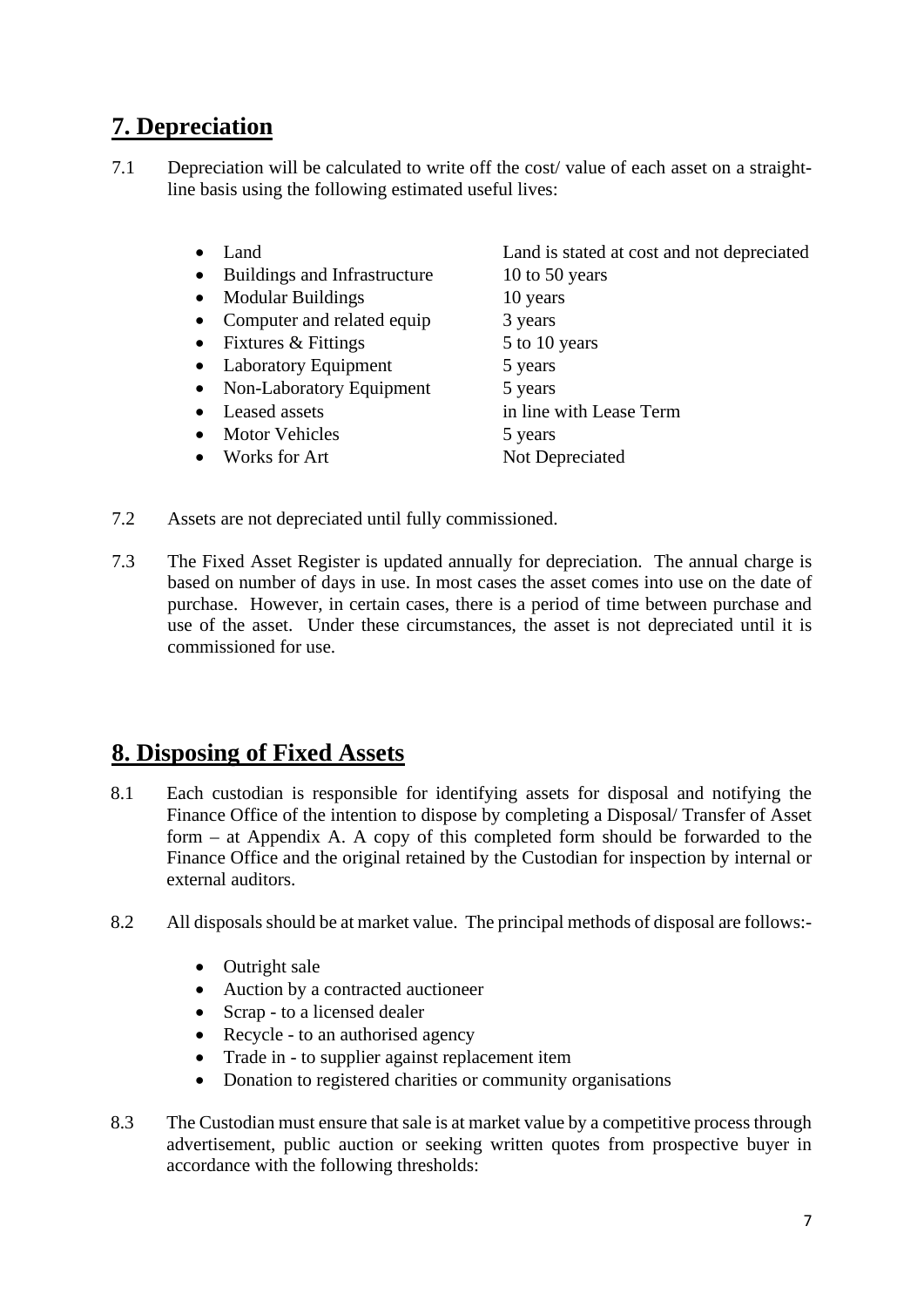- **Disposals less than**  $\bigoplus$ **,000**. Whilst having due regard for the principles of openness and transparency, the university recognises that in the case of low value items, where the costs of disposals e.g. (advertising/administration etc) are likely to exceed the proceeds from sale, public tender may not be justified. Occasionally, individual offers may be received for obsolete equipment, including offers from staff members and connected persons. In the case of low value items valued at less than €1,000, the relevant Custodian responsible for those assets may agree to dispose of the item(s) at their own discretion, subject to notifying the Finance Office in writing of their estimated value, in advance of any agreement to dispose.
- **Disposals**  $\epsilon$ **1,001 to**  $\epsilon$ **25,000**. Where the anticipated value of the disposal/granting access, transaction is between  $\epsilon 1,001$  and  $\epsilon 25,000$ , it may be proceeded with upon obtaining approval from the Bursar in writing and by advertising the sale/access in the public domain. The transaction should be open and transparent and at least three offers in writing to acquire the asset/access rights should be procured.
- **Greater than €25,000.** Except in exceptional circumstances (see below), where the anticipated value of the disposal/granting access transaction is greater than  $\epsilon$ 25,000, the Custodian shall notify the Finance Office, who will table the proposal at the next meeting of the Finance, HR and Capital Development Committee. Upon obtaining Committee approval, the Custodian shall organise the disposal/ granting access by way of auction or competitive tendering process.
- 8.4 Exceptional circumstances could include a sale to a charitable body or where the university believes that competitive tendering is not appropriate, due to the sensitive nature of particular arrangements in respect of research collaborations, joint ventures with industry or other external parties. In the exceptional event where it is not appropriate to have a competitive tendering process, the approval of the Finance, HR and Capital Development Committee must still be sought. In all cases, the method used should be both transparent and likely to achieve a fair market-related price.
- 8.5 Where highest auction/tender bid is not accepted: In all cases where auction/public tender takes place (anticipated value is greater than  $\epsilon$ 25,001) and it is proposed not to accept the highest bid, specific Finance, HR and Capital Development Committee approval will be required before the transaction is completed. Custodians planning to dispose of or grant access to university assets by auction must use a university appointed Auctioneer.
- 8.6 All assets must be adequately decommissioned prior to sale or other disposal, ensuring that assets are completely safe and uncontaminated, with all potentially hazardous materials or substances removed or made safe in accordance with current Health and Safety guidelines before exposure to the public. All confidential information must be fully removed from all Information Systems before disposal.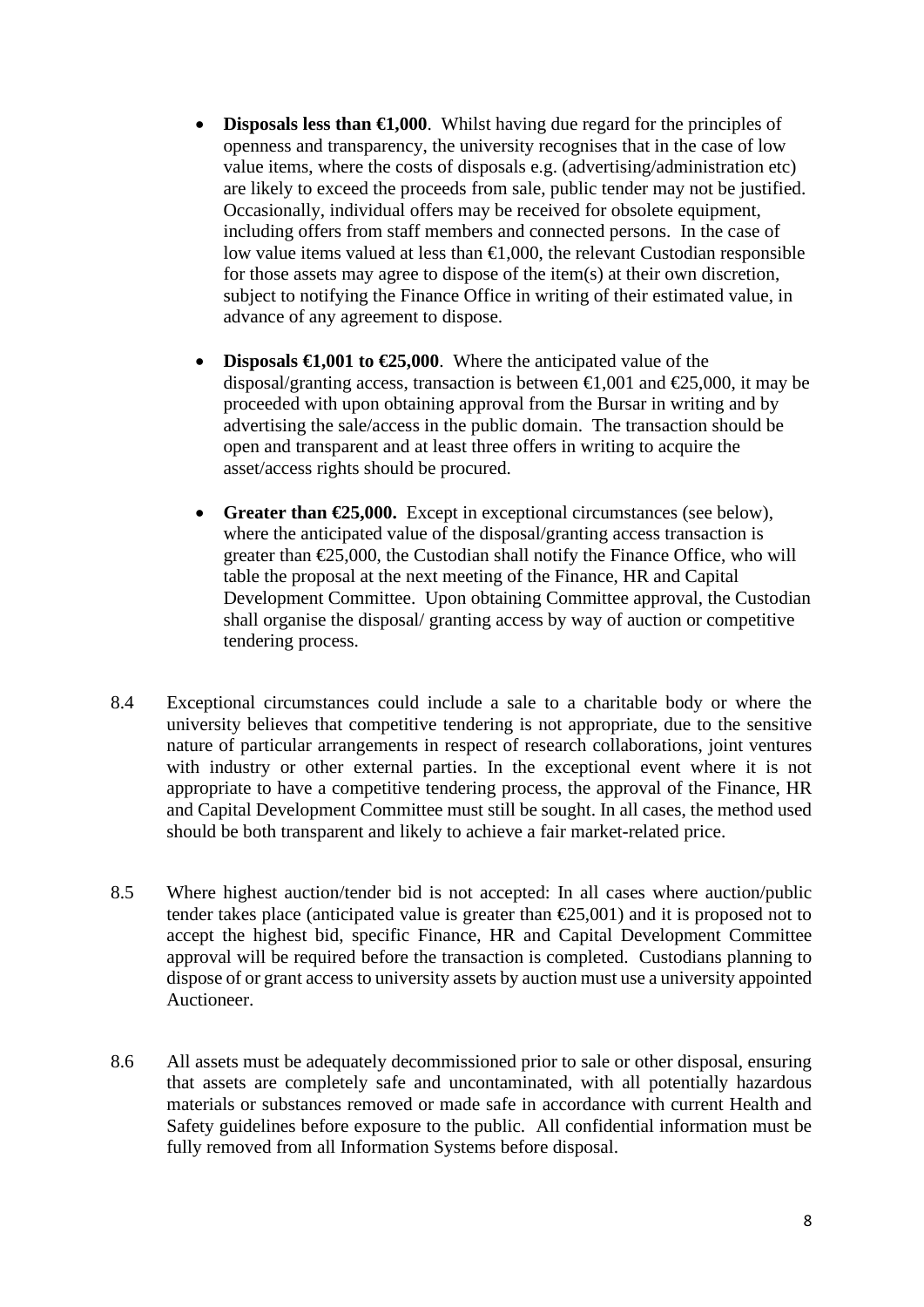- 8.7 Income derived from the disposal of and/or granting access to university assets must be receipted immediately and accounted for as central funds of the university. The Disposal/Transfer of Asset Form must include the receipt number when monies are received from the disposal of the assets.
- 8.8 Sale to staff within the university. There must be no perceived conflict of interest in relation to the purchase of assets by staff members. The Custodian is responsible for ensuring that there is an arm's length transaction between the seller and the buyer. Staff may bid or tender for an asset but they may not authorise a sale to themselves, associated entities, or an immediate relative or any connected person, nor may they establish a reserve price for an item which they, an immediate relative, or any connected person or associated entity wish to bid or tender. The buyer cannot be the Authorising Officer for the sale.
- 8.9 The Land Development Agency (LDA) was established on  $12<sup>th</sup>$  September 2018 to ensure a strategic approach to the management and development of publically owned lands. All Higher Education Institutes should consult with the LDA prior to the disposal of lands or buildings in the open market.

# **9. Transfer of Fixed Assets**

- 9.1 In order that the correct location is known, it is essential that information regarding the transfer of assets is reported on a timely basis to the Finance Office to facilitate the update of the Fixed Asset Register. If a fixed asset is removed from a particular location, a Disposal/ Transfer of Asset Form must be completed and signed by the person conducting the transfer (refer to Appendix A). The form should be counter signed by the receiving location to confirm receipt. The form should then be returned to the Finance Office.
- 9.2 On occasion, employees of the university may get authorisation to take property of the university off campus to facilitate the completion of university activities on a long-term basis (i.e. greater than a week). Under these circumstances, the Custodian and employee must complete a transfer form and forward a copy to the Finance Office.
- 9.3 Where an asset has been removed off campus for repair or replacement, or on a shortterm basis (i.e. same week return) a Disposal/Transfer form is not applicable. The Custodian is responsible for ensuring the asset is returned to its original location, within the agreed timeframe.

# **10. Safeguarding of Assets**

10.1 All students and staff members have a responsibility to safeguard the assets of the university and ensure they are used for authorised university purposes only.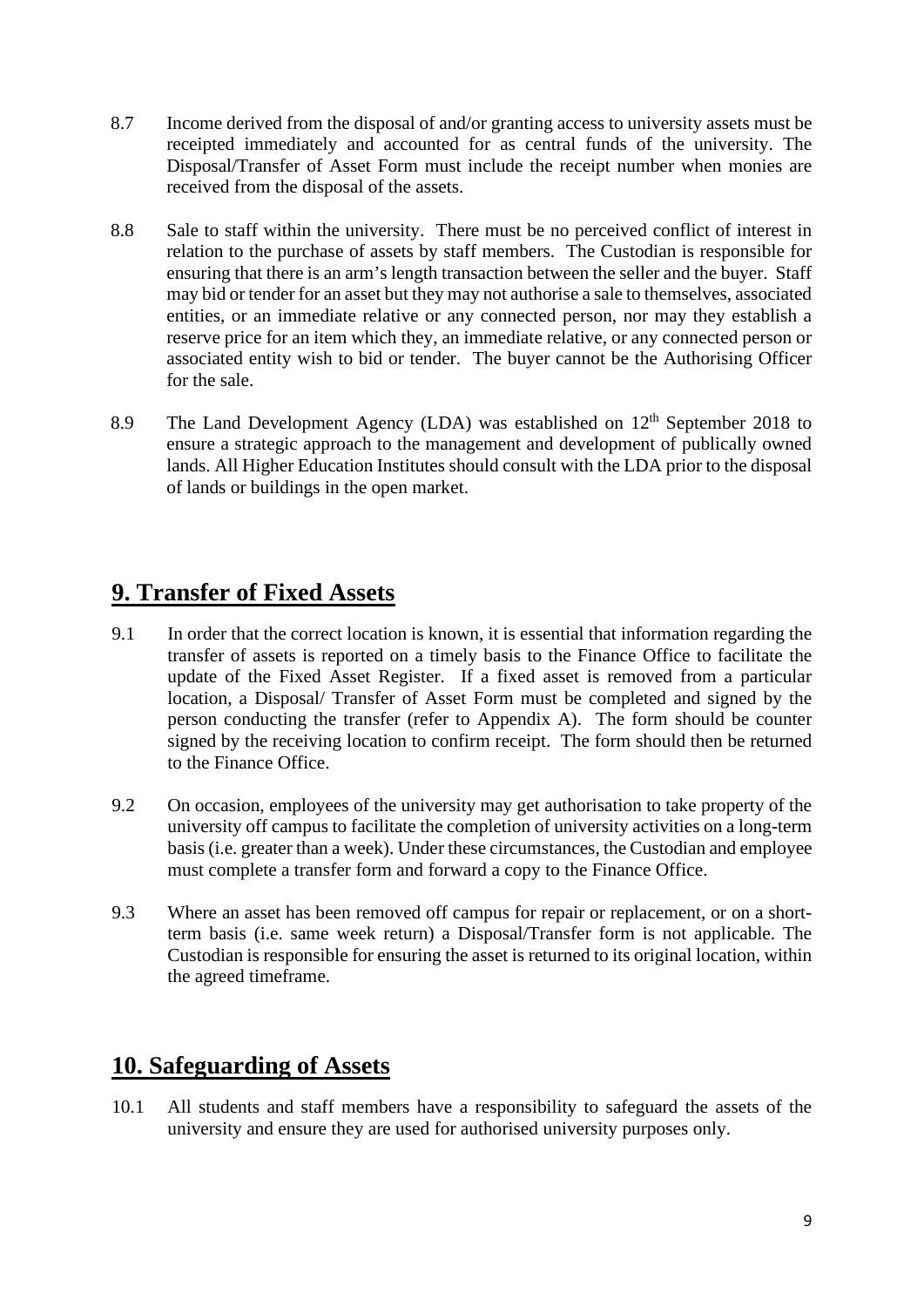- 10.2 Custodians should ensure that access to assets is restricted where possible, to those with a specific requirement for the asset. Portable assets should be stored in secure locations.
- 10.3 Custodians of assets should ensure that the assets are well maintained and assess the assets for repair and economic need prior to replacement.
- 10.4 The university will review the insurance program on an annual basis to ensure it is sufficient to substantiate a potential loss.

#### **11. Lost or Stolen Assets**

- 11.1 All employees of the university are responsible for notifying the Custodian if an asset is lost or stolen. The Custodian should immediately inform the Finance Office and Head of Security. A decision on an internal investigation or need for An Garda Síochána involvement will be established and a report should be prepared and forwarded to the Secretary and the Vice President of Estates and Capital.
- 11.2 If the asset is not found in a reasonable amount of time, an asset Disposal/ Transfer of Asset document should be completed by the Custodian and forwarded to the Finance Office. The Fixed Asset Register will then be updated.

#### **12. Repairs & Maintenance**

12.1 Repairs and maintenance activities do not change the asset or enhance their performance and hence are not capitalised. These activities are simply performed periodically on existing assets in order that they are utilised over their expected economic lives.

# **13. Existence Reviews**

- 13.1 Custodians are required to ensure a physical inventory of fixed assets is performed annually to verify existence and condition of the assets in their custody.
- 13.2 Each year, the Finance Office will carry out a sample verification exercise. Custodians will be advised of assets recorded in their custody. The Custodian will review and update this listing and make appropriate adjustments correcting any errors and/or omissions in respect of any of the information given. Corrections will be investigated thoroughly by the Finance Office and the Fixed Asset Register will be updated appropriately.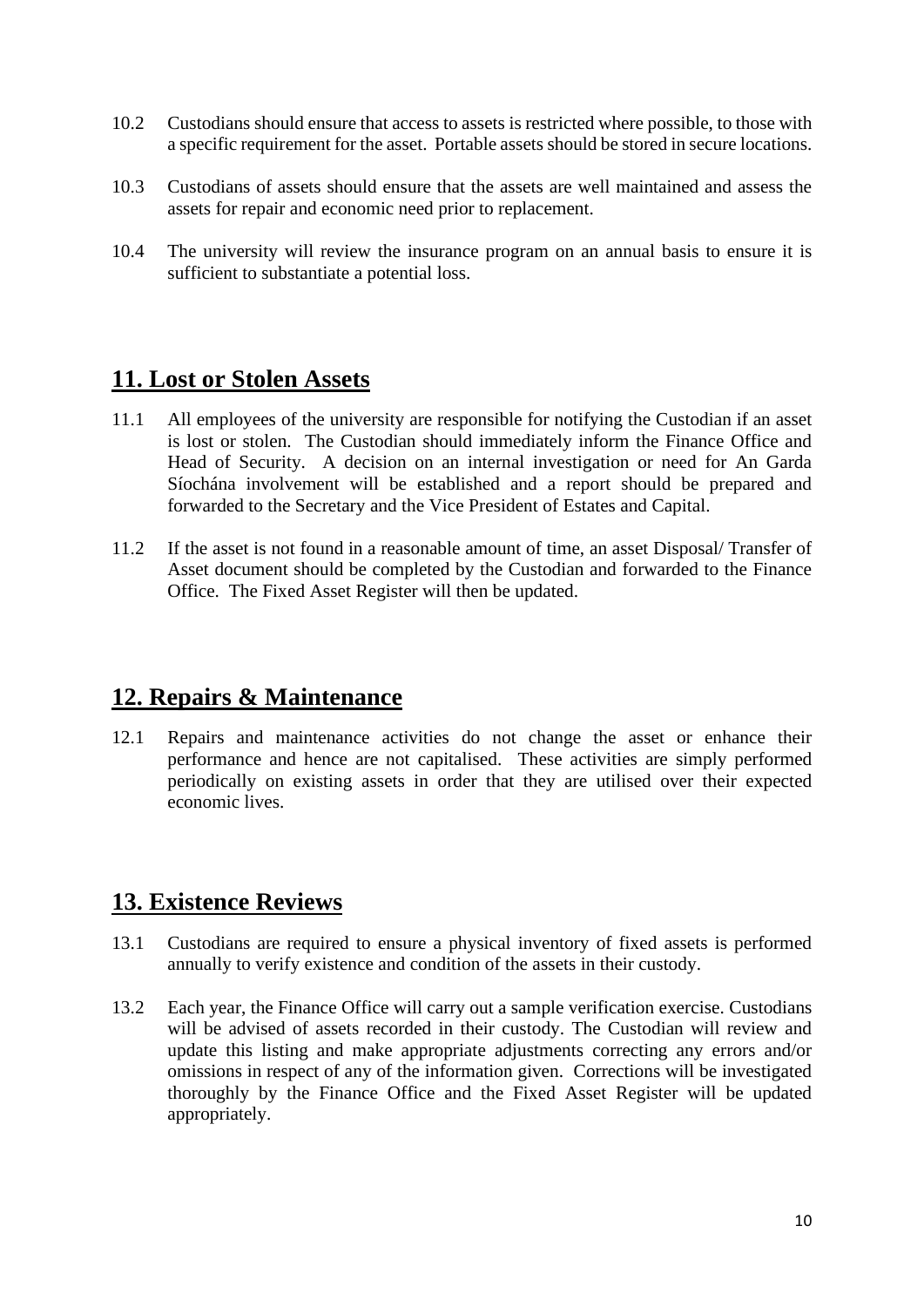13.3 Each year, Internal and External Auditors may carry out spot checks on the existence and condition of assets. Any discrepancies will be reported to the Audit and Risk Assessment Committee.

# **14. Impairment Reviews**

- 14.1 Maynooth University will assess whether there is any indication of impairment on an annual basis in accordance with section 27 of FRS 102. Custodians are required to assess impairment of equipment and the Campus Planning and Development Office will assess any impairment to buildings and infrastructure on an annual basis.
- 14.2 As a result of physical checks, an assets' condition may be deemed impaired. In this regard, an estimate of the recoverable amount of the asset will be assessed. Where the amount recognised in the Fixed Asset Register exceeds the assets deemed recoverable amount, the asset will be written down to its recoverable amount and the impairment loss will be recognised in the Statement of Comprehensive Income & Expenditure.